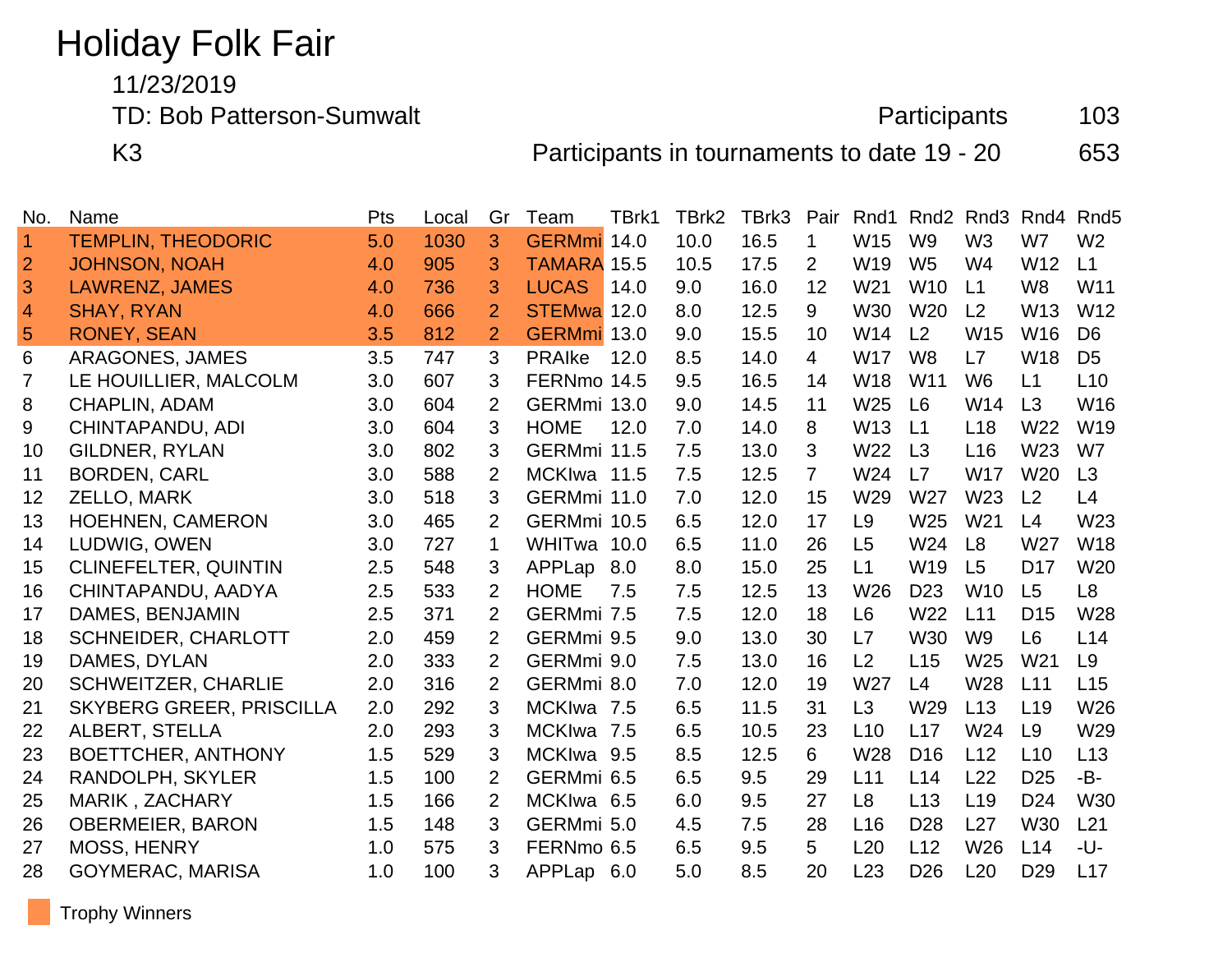| 29 BRAKER, DECLAN |  | 1.0 164 3 STEMwa 5.5 5.0 8.5 24 L12 L21 D30 D28 L22 |  |  |  |  |
|-------------------|--|-----------------------------------------------------|--|--|--|--|
| 30 ARAGONES, SAM  |  | 0.5 100 1 PRAIke 6.0 5.0 10.0 21 L4 L18 D29 L26 L25 |  |  |  |  |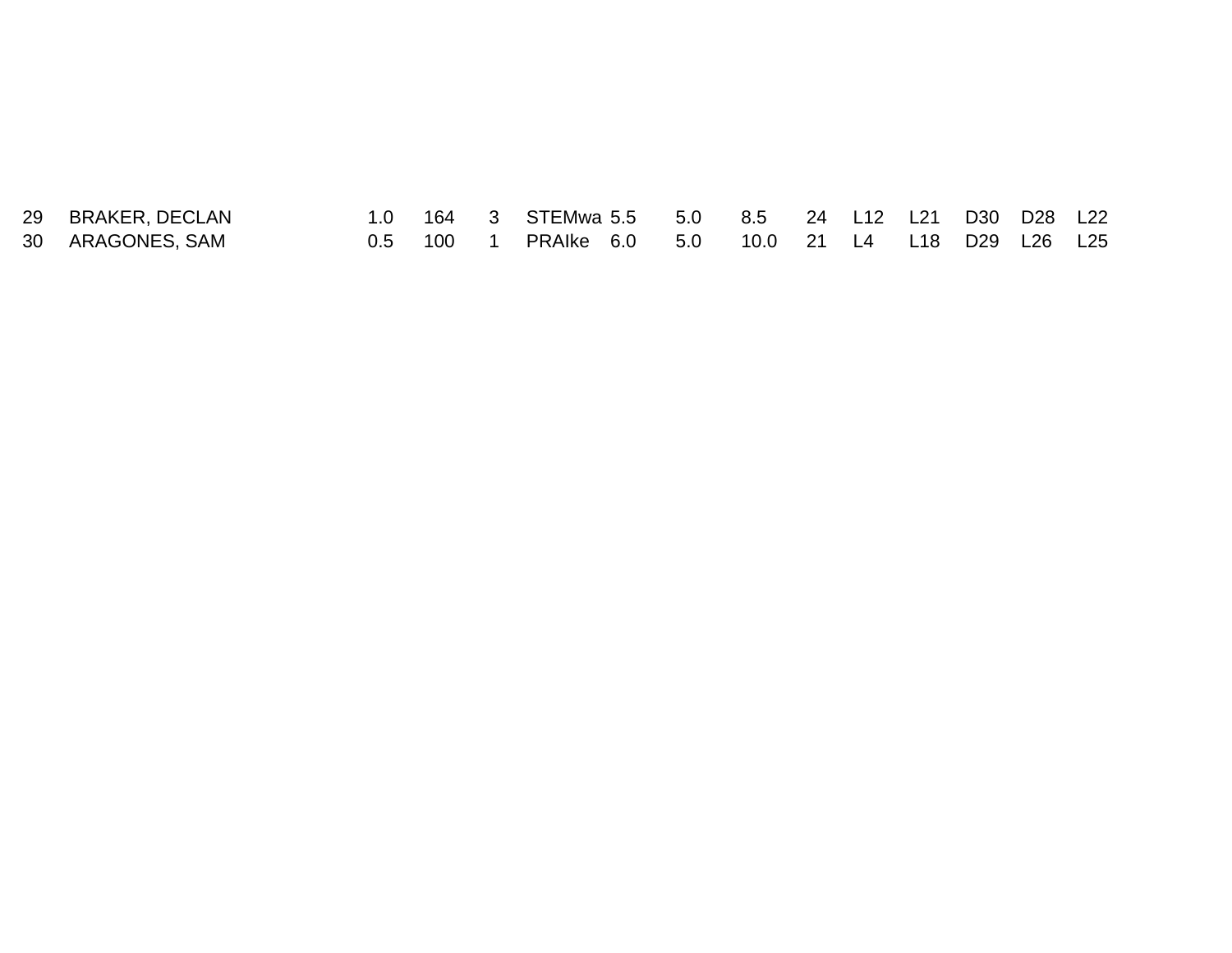#### K6 Individual Standings

| No.            | Name                          | Pts | Local | Gr | Team          | TBrk1 | TBrk2 | TBrk3 | Pair           | Rnd1            | Rnd <sub>2</sub> | Rnd3            | Rnd4            | Rnd <sub>5</sub> |
|----------------|-------------------------------|-----|-------|----|---------------|-------|-------|-------|----------------|-----------------|------------------|-----------------|-----------------|------------------|
| $\overline{1}$ | <b>BRUNOW, ZACH</b>           | 5.0 | 1057  | 6  | <b>WHITwa</b> | 13.0  | 9.0   | 14.5  | $\mathbf 1$    | W22             | W19              | W <sub>8</sub>  | W <sub>5</sub>  | W <sub>2</sub>   |
| $\overline{2}$ | <b>MARIK, LUKAS</b>           | 4.0 | 830   | 5  | MCKIwa 13.0   |       | 8.0   | 14.5  | 13             | W <sub>20</sub> | W22              | W <sub>9</sub>  | W <sub>10</sub> | L1               |
| 3              | <b>BARWICK, ANTHONY</b>       | 4.0 | 800   | 5  | GERMmi 12.5   |       | 9.0   | 13.5  | 15             | L <sub>28</sub> | W13              | W7              | W12             | W <sub>10</sub>  |
| $\overline{4}$ | <b>RASMUSSEN, PARKER</b>      | 4.0 | 685   | 5  | GERMmi 12.5   |       | 9.0   | 13.5  | 25             | L11             | W29              | W14             | W15             | W <sub>6</sub>   |
| 5              | LE DUC, AARON                 | 4.0 | 724   | 4  | WOODsu 11.0   |       | 6.0   | 12.5  | 14             | W27             | <b>W17</b>       | W <sub>19</sub> | L1              | W18              |
| 6              | RIORDAN, HENRY                | 3.5 | 932   | 6  | WHITwa 12.0   |       | 8.0   | 14.0  | $\overline{2}$ | <b>W17</b>      | D <sub>9</sub>   | W21             | W <sub>8</sub>  | L4               |
| 7              | <b>ANDERSON, ISAAC</b>        | 3.5 | 799   | 6  | LAKEsh 12.0   |       | 8.0   | 14.0  | 6              | W18             | W <sub>11</sub>  | L3              | D <sub>9</sub>  | <b>W17</b>       |
| 8              | <b>BORCEAN, EMMA</b>          | 3.0 | 797   | 5  | GERMmi 14.5   |       | 9.5   | 16.5  | 10             | W31             | W12              | L1              | L <sub>6</sub>  | W11              |
| 9              | LOWE, LUKAS                   | 3.0 | 798   | 4  | GERMmi 14.0   |       | 10.0  | 16.5  | $\overline{7}$ | W16             | D <sub>6</sub>   | L2              | D <sub>7</sub>  | W13              |
| 10             | FLINT, KATE                   | 3.0 | 896   | 6  | WHITwa 14.0   |       | 10.0  | 15.5  | 4              | W24             | W14              | W15             | L2              | L3               |
| 11             | <b>SHAY, CONNOR</b>           | 3.0 | 724   | 4  | STEMwa 12.0   |       | 8.0   | 13.0  | 11             | W4              | L7               | W <sub>23</sub> | W <sub>25</sub> | L <sub>8</sub>   |
| 12             | <b>CHAPLIN, BEN</b>           | 3.0 | 890   | 4  | GOLDmi 11.0   |       | 7.0   | 12.5  | 3              | W21             | L8               | W24             | L3              | W20              |
| 13             | <b>BRUNOW, MARISSA</b>        | 3.0 | 661   | 4  | MCKIwa 11.0   |       | 7.0   | 11.5  | 12             | <b>W30</b>      | L3               | W18             | W <sub>19</sub> | L <sub>9</sub>   |
| 14             | <b>DESPLAINES, CHARLIE</b>    | 3.0 | 725   | 5  | MCKIwa 10.0   |       | 6.0   | 11.5  | 9              | W26             | L10              | L4              | W24             | W23              |
| 15             | LUDWIG, BEN                   | 3.0 | 727   | 4  | MCKIwa 10.0   |       | 6.0   | 11.0  | 5              | W <sub>23</sub> | W <sub>25</sub>  | L10             | L4              | W22              |
| 16             | <b>BOETTCHER, JAMESON</b>     | 2.5 | 431   | 6  | WHITwa 4.5    |       | 4.5   | 8.0   | 17             | L <sub>9</sub>  | W30              | D <sub>25</sub> | L17             | W26              |
| 17             | ZELLO, DANIEL                 | 2.0 | 463   | 6  | GERMmi 10.0   |       | 9.5   | 14.0  | 18             | L <sub>6</sub>  | L <sub>5</sub>   | W30             | W <sub>16</sub> | L7               |
| 18             | SANTANA, OWEN                 | 2.0 | 398   | 5  | GERMmi 9.5    |       | 8.5   | 13.5  | 23             | L7              | W <sub>20</sub>  | L13             | W28             | L5               |
| 19             | <b>ARMSTRONG, MASON</b>       | 2.0 | 689   | 4  | GERMmi 9.0    |       | 8.0   | 14.0  | 8              | W29             | L1               | L <sub>5</sub>  | L13             | W25              |
| 20             | <b>HOEHNEN, LOGAN</b>         | 2.0 | 368   | 4  | GERMmi 8.0    |       | 7.0   | 12.0  | 26             | L2              | L <sub>18</sub>  | W29             | W <sub>21</sub> | L12              |
| 21             | KISH, GEORGE                  | 2.0 | 412   | 5  | GERMmi 7.5    |       | 6.5   | 11.0  | 19             | L12             | W27              | L <sub>6</sub>  | L20             | W28              |
| 22             | <b>SCHARFENBERGER, OWEN</b>   | 1.5 | 505   | 5  | GERMmi 9.5    |       | 8.5   | 14.5  | 16             | L1              | L2               | W28             | D <sub>23</sub> | L15              |
| 23             | <b>HUBRICH, GEORGE</b>        | 1.5 | 390   | 4  | GERMmi 9.0    |       | 7.5   | 12.0  | 22             | L15             | W26              | L11             | D <sub>22</sub> | L14              |
| 24             | YOGERST, THERESA              | 1.5 | 380   | 4  | GERMmi 8.5    |       | 7.5   | 11.5  | 21             | L10             | W28              | L12             | L14             | D <sub>27</sub>  |
| 25             | <b>SCHMIDT, ELLANNOR</b>      | 1.5 | 175   | 5  | GERMmi 7.5    |       | 7.5   | 10.5  | 29             | -B-             | L15              | D <sub>16</sub> | L11             | L <sub>19</sub>  |
| 26             | RONEY, FINLEY                 | 1.5 | 307   | 5  | GERMmi 6.5    |       | 5.5   | 9.5   | 24             | L14             | L23              | D <sub>27</sub> | W <sub>29</sub> | L16              |
| 27             | <b>BOGENSCHNEIDER, DEXTER</b> | 1.5 | 183   | 5  | GERMmi 5.5    |       | 5.0   | 9.5   | 30             | L5              | L21              | D <sub>26</sub> | D <sub>30</sub> | D <sub>24</sub>  |
| 28             | <b>BLOMWILLIS, AARON</b>      | 1.0 | 218   | 5  | LONGsh 7.0    |       | 5.5   | 11.0  | 28             | W <sub>3</sub>  | L24              | L22             | L18             | L21              |
| 29             | <b>BLOMWILLIS, WILLIE</b>     | 1.0 | 149   |    | LONGsh 6.0    |       | 5.5   | 10.0  | 31             | L19             | L4               | L20             | L26             | W30              |
| 30             | BEYER, ALDEN                  | 0.5 | 180   | 4  | GERMmi 7.0    |       | 6.0   | 10.0  | 27             | L13             | L16              | L17             | D <sub>27</sub> | L <sub>29</sub>  |
| 31             | LI, AMBER                     | 0.0 | 205   |    | BURLbr 0.0    |       | 0.0   | 3.0   | 32             | L8              | -U-              | -U-             | -U-             | -U-              |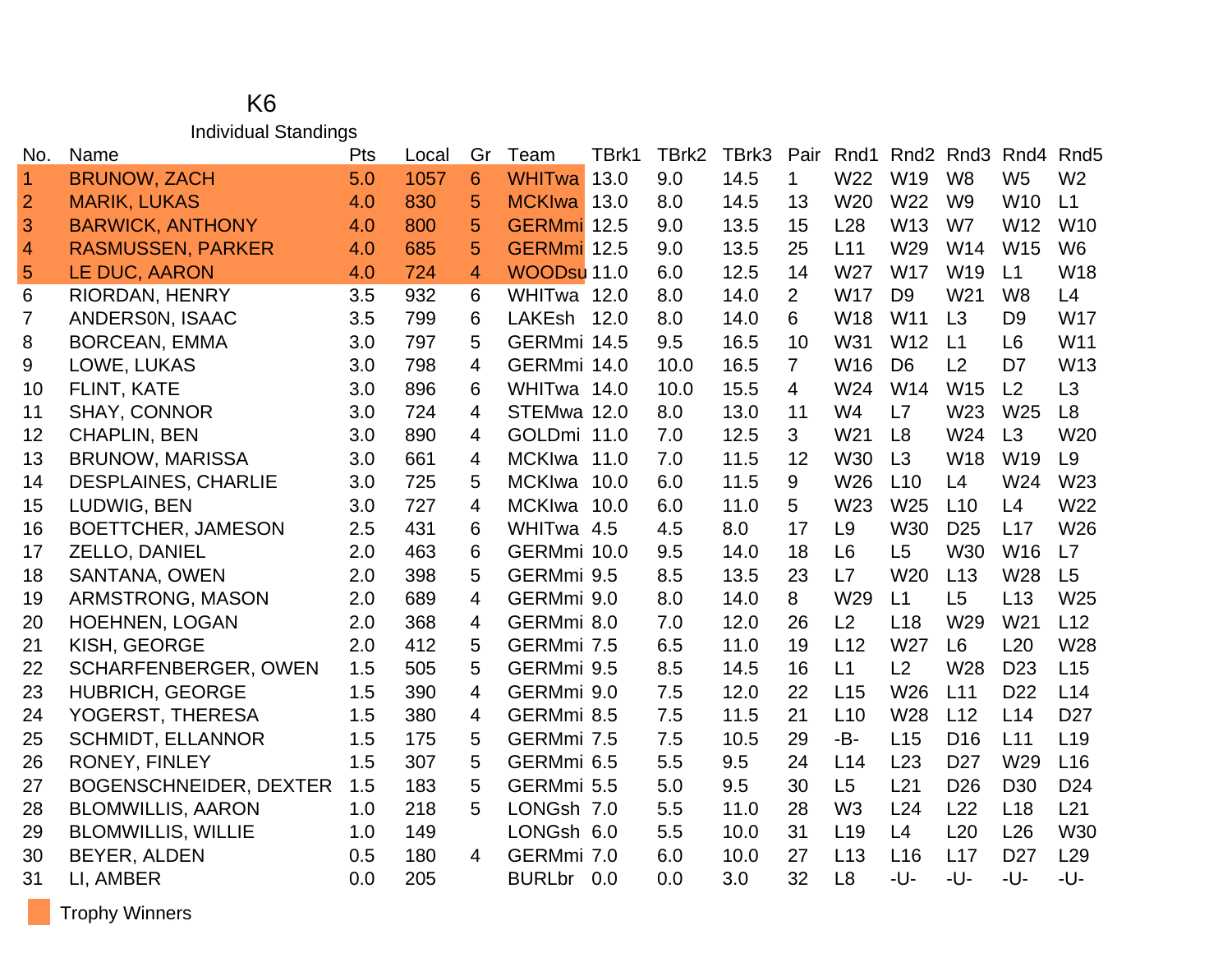#### K12 Individual Standings

| No.            | Name                         | Pts | Local | Gr             | Team          | TBrk1 | TBrk2 | TBrk3 | Pair           | Rnd1            |                 | Rnd <sub>2</sub> Rnd <sub>3</sub> | Rnd4            | Rnd <sub>5</sub> |
|----------------|------------------------------|-----|-------|----------------|---------------|-------|-------|-------|----------------|-----------------|-----------------|-----------------------------------|-----------------|------------------|
| $\vert$ 1      | <b>TEMPLIN, AETHELRED</b>    | 5.0 | 1487  | 8              | <b>GERMmi</b> | 14.0  | 10.0  | 17.0  | $\overline{2}$ | W16             | W10             | W13                               | W <sub>4</sub>  | W <sub>3</sub>   |
| $\overline{2}$ | <b>KRAEMER, JOHNATHAN</b>    | 4.5 | 1492  | 11             | <b>PIUSwa</b> | 12.5  | 9.0   | 15.5  | 1.             | W19             | <b>W18</b>      | W11                               | D <sub>8</sub>  | W <sub>9</sub>   |
| 3              | <b>MARSH, ELIZABETH</b>      | 4.0 | 1228  | 9              | <b>HOME</b>   | 15.0  | 10.0  | 17.0  | 15             | <b>W33</b>      | W <sub>9</sub>  | W <sub>6</sub>                    | W14             | L1               |
| $\overline{4}$ | <b>LIANG, HARRISON</b>       | 4.0 | 1207  | 8              | <b>WHITwa</b> | 14.5  | 9.5   | 15.0  | 41             | W39             | W22             | W <sub>5</sub>                    | L1              | W11              |
| 5              | <b>SCHULIST, NOAH</b>        | 4.0 | 986   | $\overline{7}$ | <b>APPLap</b> | 12.0  | 8.0   | 14.0  | 9              | W31             | W <sub>27</sub> | L4                                | <b>W17</b>      | W <sub>10</sub>  |
| 6              | LIBBEY, ZACH                 | 4.0 | 1147  | 11             | PIUSwa        | 11.5  | 7.5   | 13.5  | 5              | W29             | W <sub>25</sub> | L3                                | W24             | W <sub>8</sub>   |
| $\overline{7}$ | <b>SANDERS, JACK</b>         | 4.0 | 967   | 6              | WHITwa 9.0    |       | 6.0   | 9.0   | 8              | L12             | W41             | <b>W37</b>                        | W <sub>25</sub> | W15              |
| 8              | HERVEY-PETERS, TRA-LYN       | 3.5 | 1121  | $\overline{7}$ | SILOmi        | 13.0  | 8.5   | 14.5  | 6              | <b>W35</b>      | W24             | W28                               | D <sub>2</sub>  | L <sub>6</sub>   |
| 9              | <b>EMANUELSON, ETHAN</b>     | 3.0 | 1396  | 9              | <b>SHORin</b> | 14.5  | 10.0  | 17.5  | 3              | W15             | L3              | W12                               | W18             | L2               |
| 10             | <b>BEUMLER, BEN</b>          | 3.0 | 815   | 8              | FARNsh 14.0   |       | 9.0   | 14.0  | 14             | W42             | L1              | W32                               | W12             | L5               |
| 11             | NICKEL, CHASE                | 3.0 | 856   | $\overline{7}$ | GERMmi 13.5   |       | 9.0   | 14.5  | 12             | <b>W37</b>      | <b>W20</b>      | L <sub>2</sub>                    | <b>W30</b>      | L4               |
| 12             | McDADE, IJAH                 | 3.0 | 656   | $\overline{7}$ | GOODmi 13.0   |       | 9.0   | 15.0  | 29             | W7              | W19             | L9                                | L10             | W24              |
| 13             | <b>LUCAS, DERIUS</b>         | 3.0 | 821   | 6              | WHITwa 12.5   |       | 7.5   | 12.5  | 10             | W41             | W <sub>23</sub> | L1                                | L15             | W29              |
| 14             | KUHN, MAX                    | 3.0 | 1114  | 6              | WHITwa 12.0   |       | 8.0   | 14.0  | $\overline{4}$ | W26             | L28             | W16                               | L3              | W22              |
| 15             | <b>EVERS, WILLIAM</b>        | 3.0 | 654   | 10             | GERMmi 12.0   |       | 8.0   | 13.0  | 24             | L <sub>9</sub>  | <b>W38</b>      | W31                               | W <sub>13</sub> | L7               |
| 16             | RAMIREZ, CALEB               | 3.0 | 641   | 9              | BANNmi 11.5   |       | 6.5   | 12.5  | 26             | L1              | W36             | L14                               | W34             | W25              |
| 17             | <b>ENBRING, ELLIOT</b>       | 3.0 | 734   | 6              | WHITwa 11.0   |       | 7.0   | 11.0  | 16             | L24             | W <sub>21</sub> | W42                               | L5              | W27              |
| 18             | <b>GOYMERAC, CHRISTOPHER</b> | 3.0 | 833   | $\overline{7}$ | APPLap 11.0   |       | 6.5   | 12.0  | 13             | <b>W38</b>      | L2              | W40                               | L9              | W23              |
| 19             | MICHECH, NATHANEIL           | 3.0 | 582   | 6              | GERMmi 10.5   |       | 6.0   | 11.0  | $\overline{7}$ | L2              | L12             | W39                               | <b>W36</b>      | W30              |
| 20             | <b>WILLIAMS, JOSHUA</b>      | 3.0 | 731   | $\overline{7}$ | WHITwa 9.5    |       | 6.5   | 11.5  | 44             | <b>W30</b>      | L11             | L24                               | W26             | W28              |
| 21             | <b>VANG, ETHAN</b>           | 3.0 | 566   | 8              | MORSmi 9.0    |       | 6.0   | 10.5  | 32             | L22             | L17             | W26                               | <b>W35</b>      | W34              |
| 22             | <b>BLOMWILLIS, AIDEN</b>     | 2.5 | 829   | 8              | FARNsh 8.5    |       | 8.5   | 14.5  | 11             | W <sub>21</sub> | L4              | W27                               | D <sub>23</sub> | L14              |
| 23             | <b>OBERMEIER, BOYD</b>       | 2.5 | 649   | 12             | GERMmi 6.5    |       | 6.5   | 10.5  | 22             | <b>W36</b>      | L13             | W38                               | D <sub>22</sub> | L <sub>18</sub>  |
| 24             | <b>CHANG, CHARON</b>         | 2.0 | 719   | $\overline{7}$ | MORSmi 12.5   |       | 9.5   | 16.5  | 21             | <b>W17</b>      | L8              | W20                               | L6              | L12              |
| 25             | <b>SCOTT, LEON</b>           | 2.0 | 697   | 8              | MORSmi 10.0   |       | 9.0   | 14.0  | 20             | W40             | L <sub>6</sub>  | W33                               | L7              | L16              |
| 26             | <b>HUBRICH, HENRY</b>        | 2.0 | 509   | $\overline{7}$ | GERMmi 9.0    |       | 8.0   | 12.0  | 25             | L14             | W32             | L21                               | L20             | W40              |
| 27             | ZHANG, ALAN                  | 2.0 | 614   | 10             | BROOea 9.0    |       | 7.5   | 13.0  | 45             | W34             | L5              | L22                               | W31             | L17              |
| 28             | <b>DESELNICU, MICHAEL</b>    | 2.0 | 764   | 8              | GERMmi 8.0    |       | 8.0   | 11.5  | 19             | W32             | W14             | L <sub>8</sub>                    | -U-             | L20              |
| 29             | <b>EVANS, JONATHAN</b>       | 2.0 | 467   | 8              | MORSmi 7.0    |       | 6.0   | 11.0  | 27             | L <sub>6</sub>  | W33             | L36                               | <b>W37</b>      | L13              |
| 30             | <b>CHANG, CHANON</b>         | 2.0 | 572   | 8              | MORSmi 6.5    |       | 6.5   | 9.5   | 23             | L20             | W39             | W41                               | L11             | L <sub>19</sub>  |
| 31             | LOVE, NAVAEH                 | 2.0 | 352   | 10             | BANNmi 6.0    |       | 6.0   | 10.0  | 30             | L5              | W42             | L15                               | L27             | W36              |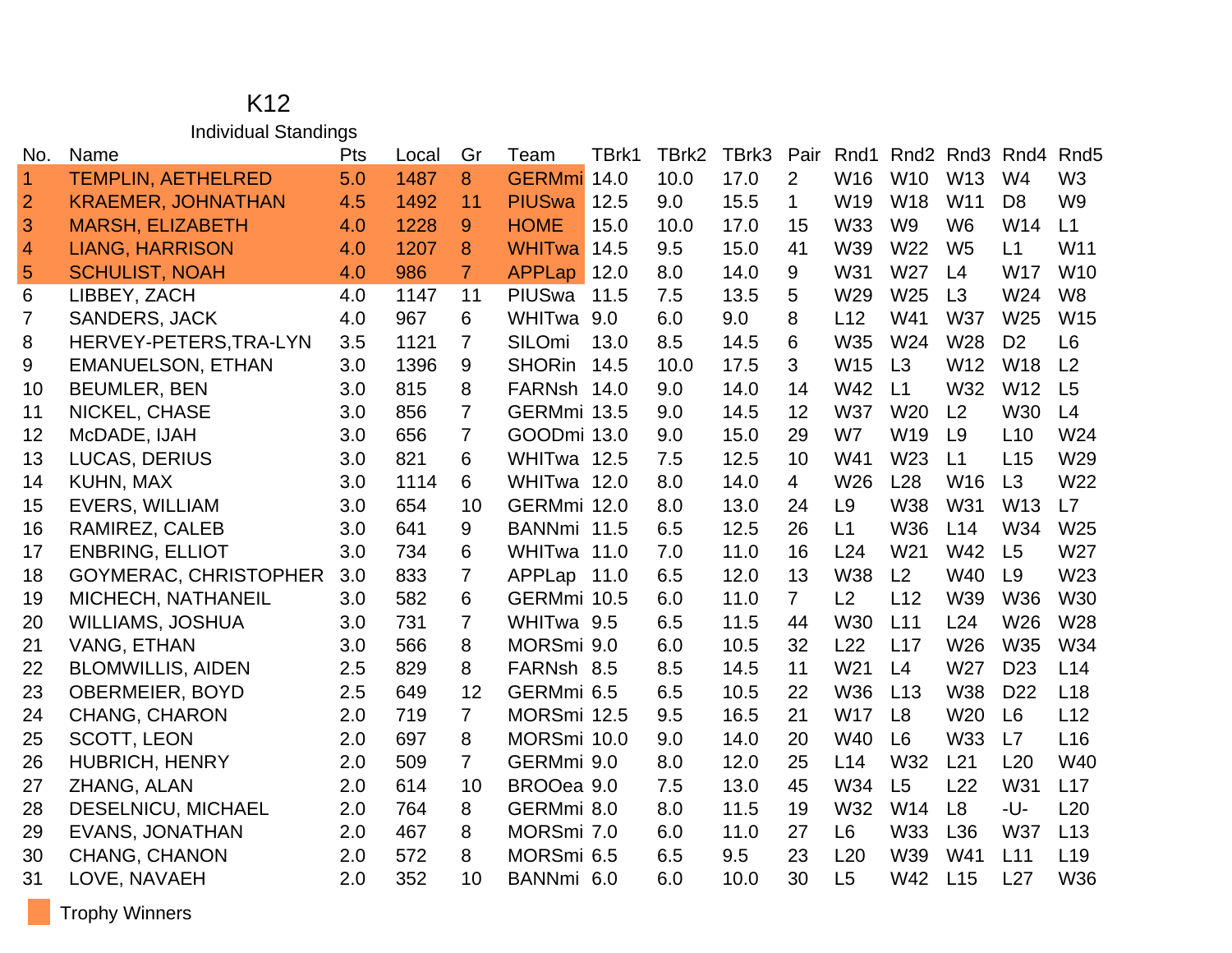| 32 | ARCILLA, MAXIMO        | 2.0         | 403 |    | WHITwa 6.0               |      | 5.5 | 9.0  | 34 | L28  | -26             | L <sub>10</sub> | W38             | W39              |
|----|------------------------|-------------|-----|----|--------------------------|------|-----|------|----|------|-----------------|-----------------|-----------------|------------------|
| 33 | <b>HUGHES, MICHAEL</b> | 2.0         | 448 |    | WHITwa 5.0               |      | 5.0 | 9.0  | 38 | L3   | L29             | L25             | W41             | W37              |
| 34 | YOGERST, SAWYER        | 1.5         | 616 |    | GERMmi 7.5               |      | 6.5 | 10.5 | 18 | L27  | W40             | D <sub>35</sub> | l 16            | l 21             |
| 35 | LAWRENZ, NATHAN        | 1.5         | 392 | 12 | KEWAhi 5.5               |      | 5.5 | 9.0  | 28 | L8   | L37             | D <sub>34</sub> | l 21            | W42              |
| 36 | PIZER, RYAN            | 1.O         | 341 | 6  | WHITwa 9.5               |      | 7.5 | 12.5 | 43 | L23  | L16             | W <sub>29</sub> | L <sub>19</sub> | L31              |
| 37 | PERKINS, BENJAMIN      | 1.0         | 334 | 6  | BANNmi 8.5               |      | 7.0 | 12.5 | 42 | l 11 | W <sub>35</sub> | <u> 17</u>      | ∟29.            | L33              |
| 38 | HOOD, TIEREL           | 1.0         | 313 | 11 | PIUSwa 7.5               |      | 7.5 | 10.5 | 37 | L18  | L <sub>15</sub> | L23             | L32             | W41              |
| 39 | MITCHELL, KAILA        | 1. $\Omega$ | 100 | 9  | BANNmi 7.0               |      | 7.0 | 11.0 | 33 | l 4  | L30             | L <sub>19</sub> | -B-             | $\overline{132}$ |
| 40 | <b>BOWERS, RAUNILA</b> | 1.0         | 253 | 10 | BANNmi 5.5               |      | 5.5 | 8.5  | 35 | L25  | L34             | L18             | W42             | L <sub>26</sub>  |
| 41 | PRICE, TRINITY         | 0.0         | 245 | 9  | BANNmi 8.0               |      | 7.0 | 12.0 | 31 | L13  | $\overline{1}$  | L30             | l 33            | L38              |
| 42 | <b>CHAVEZ, HECTOR</b>  | 0.0         | 100 |    | <b>PIUS<sub>wa</sub></b> | -7.5 | 6.5 | 10.5 | 36 | L10  | L31             | l 17            | l 40            | L35              |
|    |                        |             |     |    |                          |      |     |      |    |      |                 |                 |                 |                  |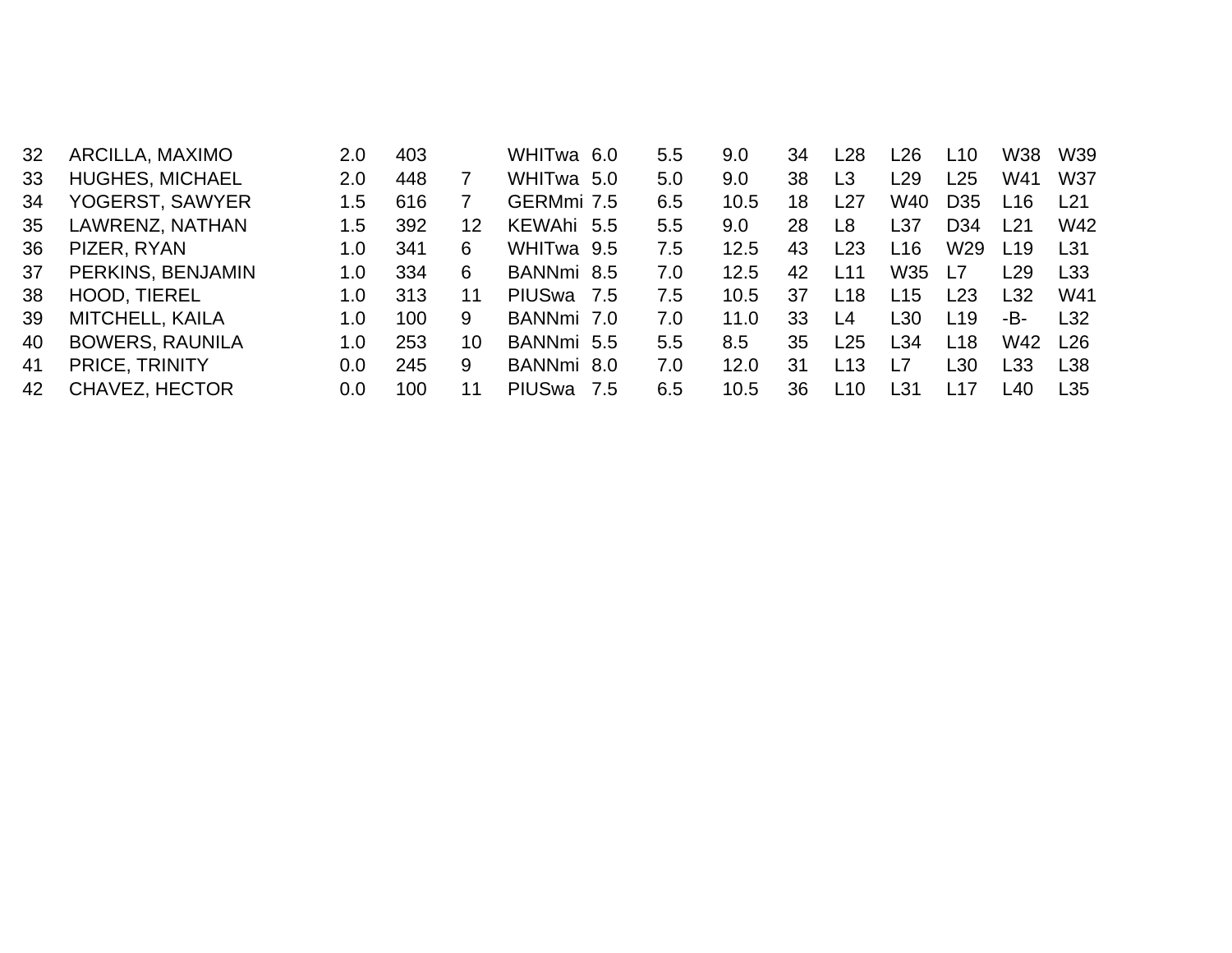## K3

Team Standings

| Plc            | Name (Players: Top 4 used)                                 | Score | Med  | Solk | SBx2 | Cum  |
|----------------|------------------------------------------------------------|-------|------|------|------|------|
| $\overline{1}$ | MILWAUKEE GERMAN IMERSION, MILW (12)                       | 14.5  | 35.5 | 59.5 | 79.5 | 42.5 |
|                | TEMPLIN, THEODORIC (5.0,1030)                              |       |      |      |      |      |
|                | RONEY, SEAN (3.5,812)                                      |       |      |      |      |      |
|                | CHAPLIN, ADAM (3.0,604)                                    |       |      |      |      |      |
|                | GILDNER, RYLAN (3.0,802)                                   |       |      |      |      |      |
| $\overline{2}$ | MCKINLEY ELEMENTARY, WAUWATOSA, (5)                        | 8.5   | 29.0 | 47.0 | 24.5 | 26.0 |
|                | BORDEN, CARL (3.0,588)                                     |       |      |      |      |      |
|                | SKYBERG GREER, PRISCILLA (2.0,292)                         |       |      |      |      |      |
|                | ALBERT, STELLA (2.0,293)                                   |       |      |      |      |      |
|                | BOETTCHER, ANTHONY (1.5,529)                               |       |      |      |      |      |
| $\mathbf{3}$   | HOME(2)                                                    | 5.5   | 14.5 | 26.5 | 24.5 | 18.0 |
|                | CHINTAPANDU, ADI (3.0,604)<br>CHINTAPANDU, AADYA (2.5,533) |       |      |      |      |      |
| 4              | Waukesha Stem Academy (2)                                  | 5.0   | 13.0 | 21.0 | 18.5 | 14.5 |
|                | SHAY, RYAN (4.0,666)                                       |       |      |      |      |      |
|                | BRAKER, DECLAN (1.0,164)                                   |       |      |      |      |      |
| 5              | FERNWOOD MONTESORI, Milwaukee (2)                          | 4.0   | 16.0 | 26.0 | 20.0 | 15.0 |
|                | LE HOUILLIER, MALCOLM (3.0,607)                            |       |      |      |      |      |
|                | MOSS, HENRY (1.0,575)                                      |       |      |      |      |      |
| 6              | PRAIRIE SCHOOL, KENOSHA (2)                                | 4.0   | 13.5 | 24.0 | 19.5 | 13.0 |
|                | ARAGONES, JAMES (3.5,747)                                  |       |      |      |      |      |
|                | ARAGONES, SAM (0.5,100)                                    |       |      |      |      |      |
| $\overline{7}$ | Appleton Chess Club (2)                                    | 3.5   | 13.0 | 23.5 | 13.0 | 9.0  |
|                | CLINEFELTER, QUINTIN (2.5,548)                             |       |      |      |      |      |
|                | GOYMERAC, MARISA (1.0,100)                                 |       |      |      |      |      |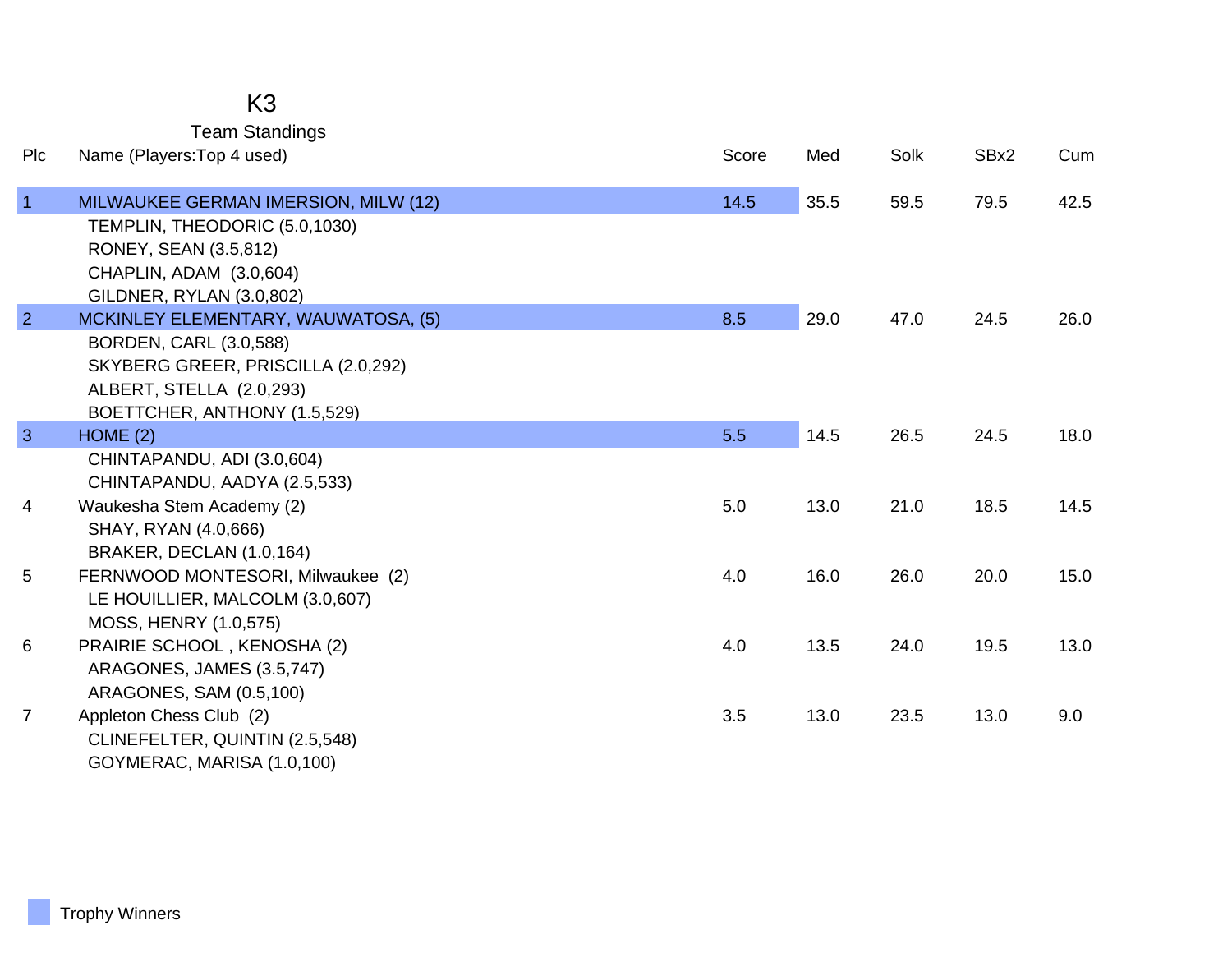### K6

Team Standings

| Plc            | Name (Players: Top 4 used)                                                                                                                                  | Score | Med  | Solk | SBx2 | Cum  |
|----------------|-------------------------------------------------------------------------------------------------------------------------------------------------------------|-------|------|------|------|------|
| $\vert$ 1      | MILWAUKEE GERMAN IMERSION, MILW (16)<br>BARWICK, ANTHONY (4.0,800)<br>RASMUSSEN, PARKER (4.0,685)<br>LOWE, LUKAS (3.0,798)<br>BORCEAN, EMMA (3.0,797)       | 14.0  | 37.5 | 60.0 | 80.0 | 39.0 |
| $\overline{2}$ | Whitman Middle School, Wauwato (4)<br>BRUNOW, ZACH (5.0,1057)<br>RIORDAN, HENRY (3.5,932)<br>FLINT, KATE (3.0,896)<br>BOETTCHER, JAMESON (2.5,431)          | 14.0  | 31.5 | 52.0 | 66.0 | 45.5 |
| $\mathbf{3}$   | MCKINLEY ELEMENTARY, WAUWATOSA, (4)<br><b>MARIK, LUKAS (4.0,830)</b><br>BRUNOW, MARISSA (3.0,661)<br>DESPLAINES, CHARLIE (3.0,725)<br>LUDWIG, BEN (3.0,727) | 13.0  | 27.0 | 48.5 | 45.0 | 42.0 |
| 4              | Longfellow Elementary, Sheboyg (2)<br>BLOMWILLIS, AARON (1.0,218)<br>BLOMWILLIS, WILLIE (1.0,149)                                                           | 2.0   | 11.0 | 21.0 | 9.0  | 6.0  |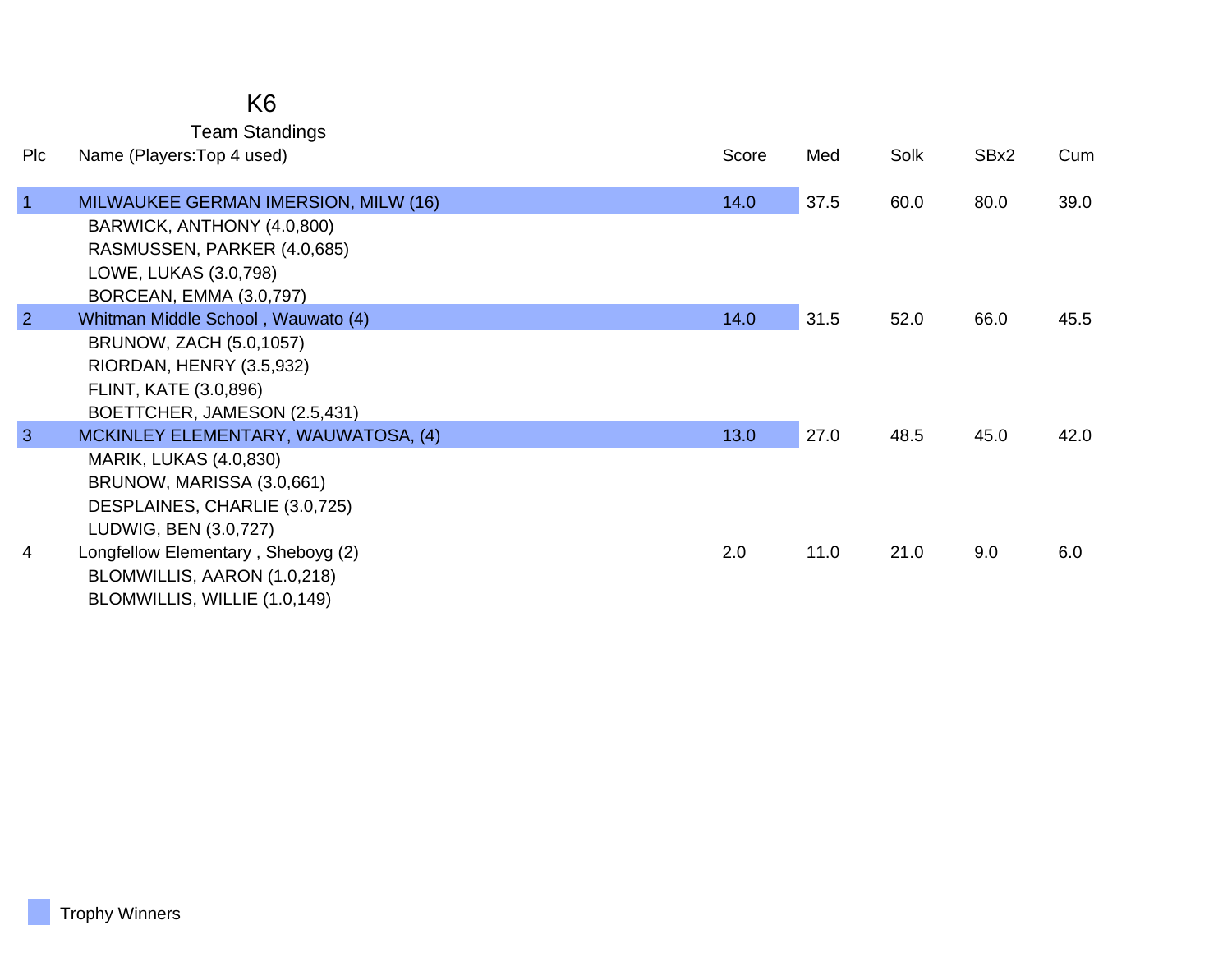Team Standings

| Plc            | Name (Players: Top 4 used)          | Score | Med  | Solk | SBx2 | Cum  |
|----------------|-------------------------------------|-------|------|------|------|------|
| $\overline{1}$ | MILWAUKEE GERMAN IMERSION, MILW (8) | 14.0  | 33.0 | 55.5 | 65.0 | 41.0 |
|                | TEMPLIN, AETHELRED (5.0,1487)       |       |      |      |      |      |
|                | <b>NICKEL, CHASE (3.0,856)</b>      |       |      |      |      |      |
|                | EVERS, WILLIAM (3.0,654)            |       |      |      |      |      |
|                | MICHECH, NATHANEIL (3.0,582)        |       |      |      |      |      |
| $\overline{2}$ | Whitman Middle School, Wauwato (9)  | 14.0  | 31.0 | 50.5 | 56.0 | 42.0 |
|                | LIANG, HARRISON (4.0,1207)          |       |      |      |      |      |
|                | SANDERS, JACK (4.0,967)             |       |      |      |      |      |
|                | KUHN, MAX (3.0,1114)                |       |      |      |      |      |
|                | <b>LUCAS, DERIUS (3.0,821)</b>      |       |      |      |      |      |
| $\overline{3}$ | St. Pius High School, Wauwatos (4)  | 9.5   | 30.5 | 50.0 | 46.5 | 27.0 |
|                | KRAEMER, JOHNATHAN (4.5,1492)       |       |      |      |      |      |
|                | LIBBEY, ZACH (4.0,1147)             |       |      |      |      |      |
|                | HOOD, TIEREL (1.0,313)              |       |      |      |      |      |
|                | CHAVEZ, HECTOR (0.0,100)            |       |      |      |      |      |
| 4              | Milwaukee Morse Middle School, (5)  | 9.0   | 31.0 | 50.5 | 29.0 | 29.0 |
|                | VANG, ETHAN (3.0,566)               |       |      |      |      |      |
|                | CHANG, CHARON (2.0,719)             |       |      |      |      |      |
|                | SCOTT, LEON (2.0,697)               |       |      |      |      |      |
|                | <b>CHANG, CHANON (2.0,572)</b>      |       |      |      |      |      |
| 5              | Banner School, Milwaukee (6)        | 7.0   | 26.5 | 46.0 | 14.0 | 17.0 |
|                | RAMIREZ, CALEB (3.0,641)            |       |      |      |      |      |
|                | LOVE, NAVAEH (2.0,352)              |       |      |      |      |      |
|                | PERKINS, BENJAMIN (1.0,334)         |       |      |      |      |      |
|                | MITCHELL, KAILA (1.0,100)           |       |      |      |      |      |
| 6              | Appleton Chess Club (2)             | 7.0   | 14.5 | 26.0 | 29.0 | 21.0 |
|                | SCHULIST, NOAH (4.0,986)            |       |      |      |      |      |
|                | GOYMERAC, CHRISTOPHER (3.0,833)     |       |      |      |      |      |
| $\overline{7}$ | Farnsworth Middle School, Sheb (2)  | 5.5   | 17.5 | 28.5 | 22.5 | 19.0 |
|                | <b>BEUMLER, BEN (3.0,815)</b>       |       |      |      |      |      |